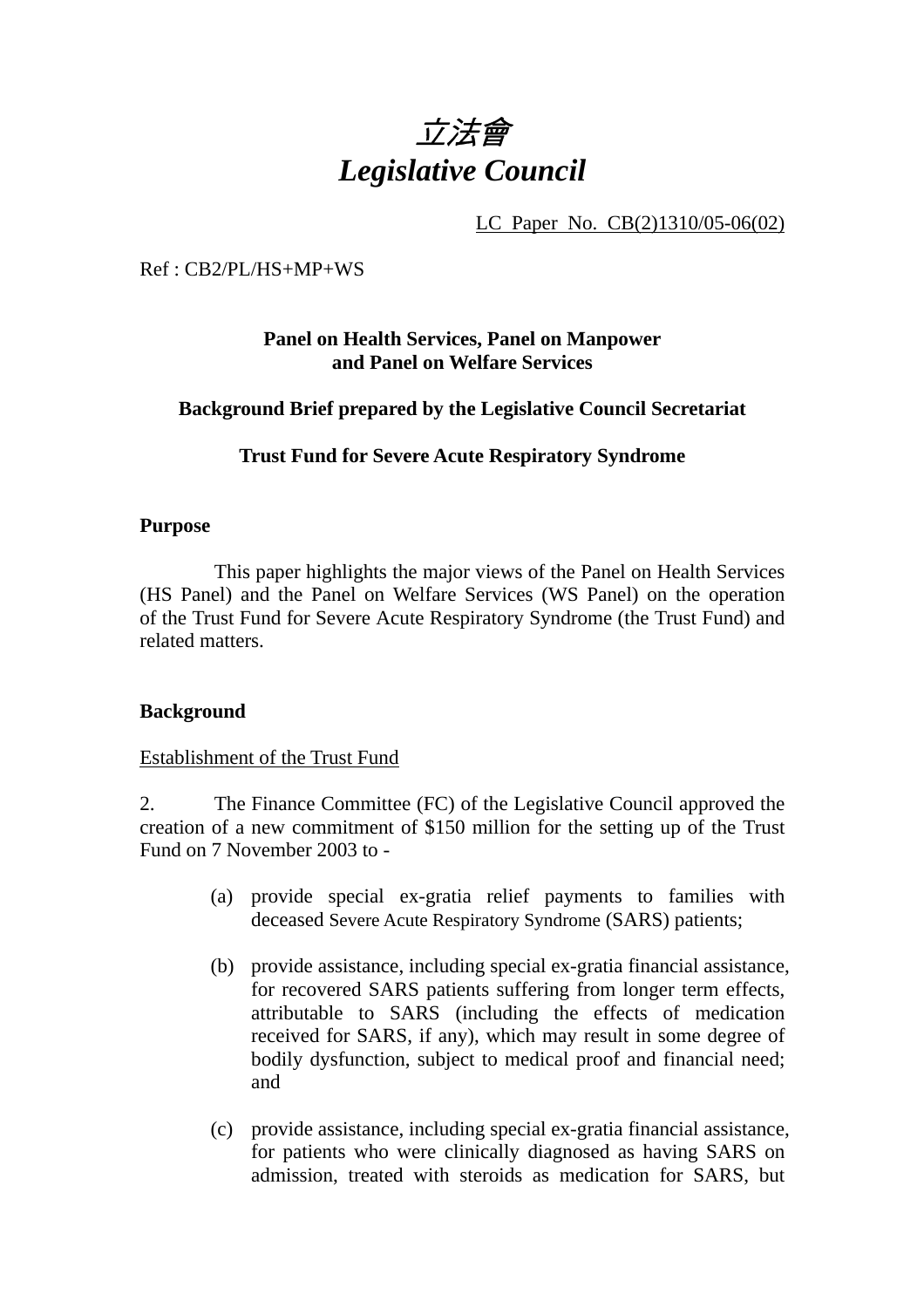turned out subsequently not to have SARS, suffering from longer term effects, attributable to the effects of steroids received (if any), which may result in some degree of physical dysfunction, subject to medical proof and financial need, in case this happens.

# Special ex-gratia relief payments for families with deceased SARS patients

3. For the deceased SARS patient cases, special ex-gratia relief payments will be made to their families with surviving spouse (\$200,000), dependent children (\$500,000 each for those under 18, and \$300,000 each for those between 18 and below 21 in full time studies), dependent parents (\$300,000 for each dependent parent); and those not falling into the above category (\$100,000 for each family). No financial eligibility test is imposed.

Special ex-gratia financial assistance for the recovered SARS patients and the "suspected" SARS patients treated with steroids

4. For both the recovered and the "suspected" SARS patients treated with steroids, assistance, including special ex-gratia financial assistance, will be given, subject to medical proof and financial need. The total cumulative financial assistance is capped at \$500,000 for each such patient, and the exact level is determined by the Committee on Trust Fund for SARS (the Committee) on a case-by-case basis. The assistance is subject to medical re-assessment every six months for monitoring the progress of the patients' health conditions and, where appropriate, their financial needs as well. Financial assistance will only continue if the medical need remains and the asset value remains below the prescribed limits.

5. Monthly financial assistance is determined having regard to the loss or reduction in the income of these patients, by reference to the prevailing Median Monthly Domestic Household Income for a family with a similar number of members who are solely dependent on the patient in question, and taking account of any justifiable special needs determined by the Committee on a case-by-case basis. Apart from this, only the assets of the applicants will be taken into account in the calculation of their asset amount (i.e. assets of their family members are excluded from the calculation).

6. Medical expenditure includes in-patient and out-patient services in public hospitals/clinics, drugs (including Chinese medicine), essential medical/rehabilitation equipment and treatment, as well as any other special exceptional medical expenditure to be approved by the Committee on a discretionary basis. The amount is net of claims for the same purpose covered by other sources, for instance, by employers or medical insurance.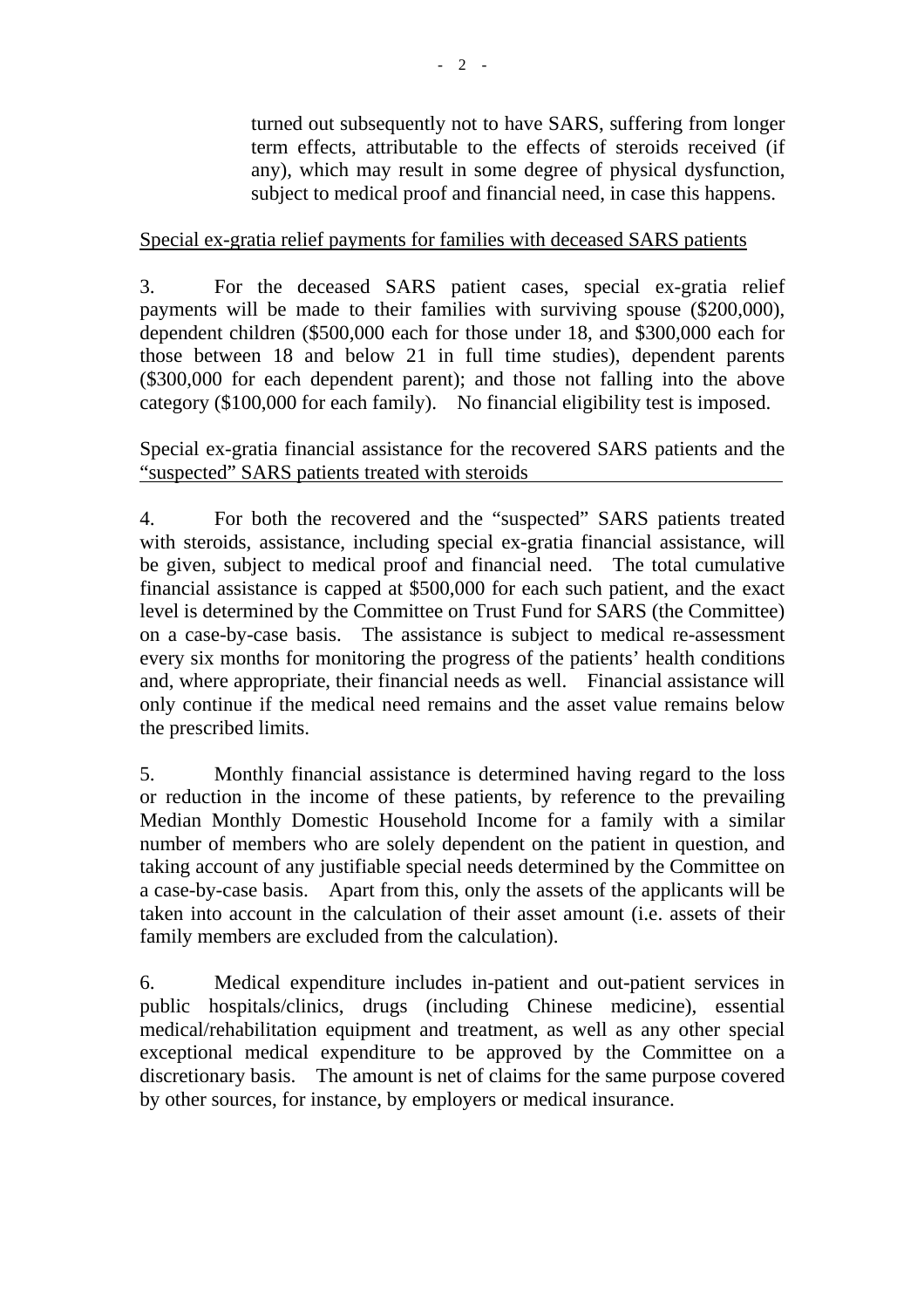## Administration of the Trust Fund

7. The Committee, chaired by a non-official and comprises a mix of non-official and official members, was established on 8 November 2003 to advise the Administration on the detailed eligibility criteria and assessment of individual applications.

8. Applications are first processed by the Social Welfare Department and the Hospital Authority (HA) before they are submitted to the Committee for making recommendations to the Trustee, Director of Social Welfare, for final decision. Applicants who are not satisfied with the recommendation can apply to the Review Committee on Trust Fund for SARS for review.

9. Depending on the complexity of individual cases concerned, about one month's time is generally required to process an application if the information provided by the applicant is adequate. To minimise the impact of the processing time on the assistance provided, payments to successful applicants would generally begin to count from the date of application rather than the date of approval.

## **Major views of past discussions**

## Commitment of the Trust Fund

10. During the discussion on the creation of a new commitment of \$150 million for the setting up of the Trust Fund at the joint meeting of the HS Panel and the WS Panel on 29 October 2003, members expressed concern whether earmarking some \$70 million for the recovered SARS patients and the "suspected" SARS patients treated with steroids was adequate to cover all these patients.

11. The Administration responded that in the event that eligible applicants failed to receive the financial assistance due to shortfall of the Trust Fund, additional funding from FC could be sought. The Administration pointed out that since dosages of steroids prescribed for "suspected" SARS patients were small and ceased soon after they were confirmed as non-SARS cases, it was expected that not many of these patients would suffer longer-term effects attributable to the SARS-related treatment, if any.

## Eligibility criteria for the Trust Fund

12. During the discussions by the WS Panel on the third progress report on the Trust Fund on 13 December 2004 and 10 January 2005, Ms LI Fung-ying, Miss CHAN Yuen-han and Mr LEE Cheuk-yan raised concern that the Committee placed too much emphasis on whether the applicants had been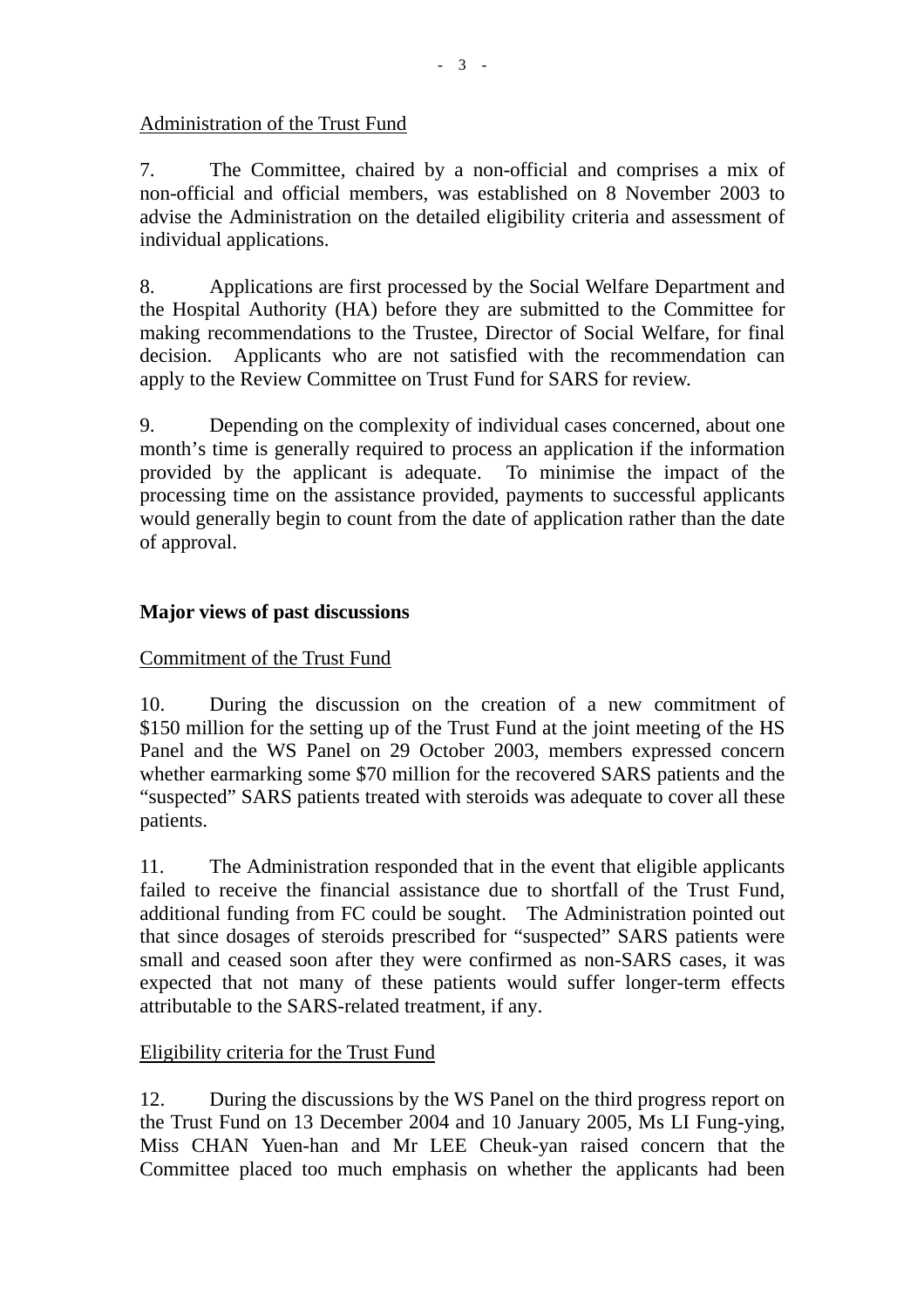relying on the deceased for financial support and ignored the actual situation of the family of the deceased. For instance, although the deceased SARS patients had not contributed towards their families in monetary term before their death, the fact that they had helped to take care of the young children in the families should be recognised. Another case was that surviving parents of the deceased SARS patients were refused ex-gratia payment because they could not provide proof that their deceased children had supported them financially before their death.

13. The Administration replied that as the Committee was managing a public fund, it needed to draw up guidelines for approving applications having regard to the broad criteria endorsed by FC. Despite such criteria, the Committee was mindful that there might be deserving cases which did not fully meet the stipulated criteria. Having regard to the ex-gratia nature of the Trust Fund, the Committee would take into account all the relevant circumstances of individual case and exercise discretion as appropriate in areas where the Committee was given such authority.

14. The Administration assured members that the extent to which the families had relied on the deceased for financial support was an important but not the sole determining factor in granting special ex-gratia payment. Although surviving parents of deceased SARS patients were required to provide proof that their deceased children had supported them financially before their death, the Committee had often exercised discretion to waive such a requirement. For instance, 27 out of the 55 cases which lacked the requisite supporting document that the applicants had been supported by the deceased had been granted special ex-gratia financial assistance. In addition, there were cases where the applicant did not receive financial contributions from the deceased as such but had to incur additional expenditure as a result of the death of the deceased, for instance, the need to hire domestic helper to look after children. The Committee had exercised discretion and approved special ex-gratia financial assistance to the applicants after taking into account all the circumstances of individual cases.

## Level of assistance for recovered and "suspected" SARS patients

15. At the meeting of the WS Panel held on 13 December 2004, Mr WONG Kwok-hing asked whether the Administration would consider raising the \$500,000 ceiling for special ex-gratia financial assistance, as well as the \$1,000 and \$500 monthly assistance ceilings for dietary supplements and transportation respectively for the recovered and the "suspected" SARS patients treated with steroids.

16. The Administration advised that it had no plan to raise the ceiling of special ex-gratia financial assistance for these two groups of patients. The amount of special ex-gratia financial assistance received by over 90% of the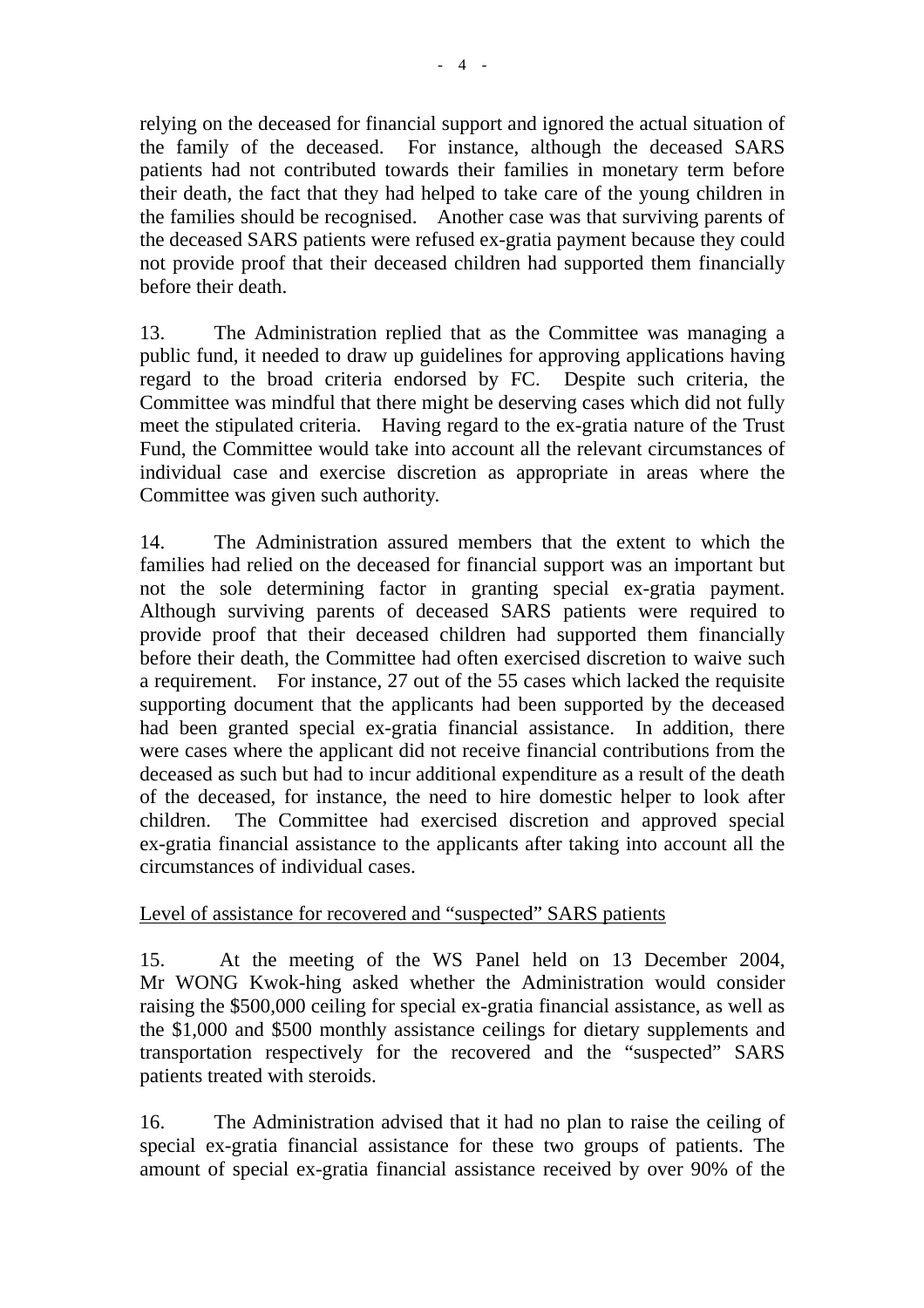eligible patients was much less than the \$500,000 ceiling, which demonstrated that their needs should be able to be met by the existing ceiling. Moreover, HA would also shortly introduce in February 2005 a new measure to provide long-term free medical care to all these patients for problems relating to SARS.

17. The Administration also advised that it had no plan to raise the monthly assistance ceilings for dietary supplements and transportation for these two groups of patients. The provision of monthly assistance for dietary supplements and transportation and the setting of the ceilings for such assistance at \$1,000 and \$500 respectively were made by the Committee after considering the actual claims made by the first 220 applicants. The actual claims made by the applicants varied widely, and an analysis was made in June 2004 which revealed that the ceilings should be able to satisfy the needs of most patients. However, in response to the requests of some of the patients, the Committee had recently decided to raise the monthly ceiling for transportation to \$750 under special justifiable circumstances. The Administration would continue to monitor to see whether the present monthly assistance ceiling of \$750 was adequate to meet the patient's expenditure for travelling to and from hospitals/clinics.

18. Mr LEE Cheuk-yan asked why successful applicants in the recovered and "suspected" SARS category could not obtain reimbursement in full from the Trust Fund for their private medical expenses.

19. The Administration explained that under the existing arrangements, where the successful applicants chose to use private health care services, the Trust Fund would only reimburse according to the rates of similar services charged by HA. Although the Trust Fund would not reimburse the successful applicants in full for their private medical expenses, this should not deprive them of adequate medical care as this group of patients primarily received treatment or rehabilitation services provided by HA which were reimbursed in full by the Trust Fund. Moreover, these patients would be entitled to medical care provided by HA free of charge for all SARS-related illnesses throughout their lives.

## Employees' compensation for HA workers infected with SARS on duty

20. At the meeting of the WS Panel on 18 February 2005, Dr Fernando CHEUNG urged HA not to punish those staff who took their cases to the court to seek employees' compensation from contracting SARS at work, as there had been some complaints from the affected employees that HA refused to release to them their medical records.

21. HA replied that a normal policy and procedure in releasing medical records upon patients' request would continue to be applied. Employees claiming to have contracted SARS at work were treated no differently from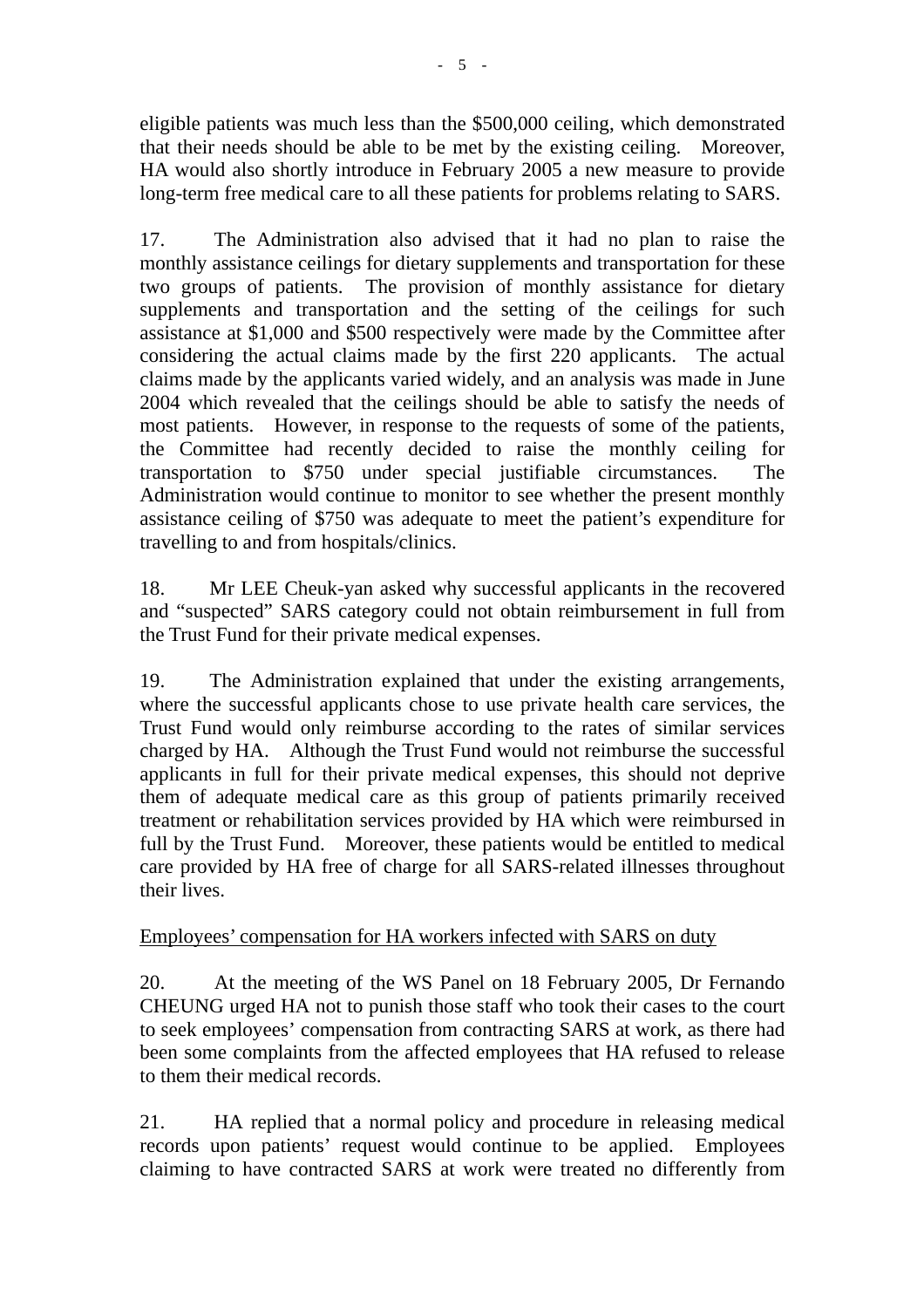other patients who sought to obtain their medical records. Any employee who had encountered problem in obtaining their medical records from HA was welcome to approach HA's Head of Human Resources for assistance.

22. HA also confirmed that all HA employees who claimed to have contracted SARS at work were aware of their current status. A great deal of work had been put in by HA, the Labour Department and the insurer to make sure that there was substantial evidence to convince themselves that classifying people as non-SARS and unlikely injury on duty (IOD) cases were correct. For instance, it was not possible for employees who claimed to have contracted SARS at work if they were on annual leave or working in a hospital which had not admitted SARS patients during the incubation period. Another example was that employees classified as unlikely IOD cases were residents of Amoy Gardens or in some other similar scenarios.

23. Miss CHAN Yuen-han, Mr LEUNG Kwok-hung and Mr TAM Yiu-chung expressed the view that HA should set up a fund to take care of the long-term needs of its employees incapacitated by SARS.

24. The Administration advised members that as SARS was a new disease, more time was needed to understand its long-term effect on recovered SARS patients. The Administration would consider the need to set up a fund similar to that established for people who were incapacitated by pneumoconiosis for recovered SARS patients after the nature of SARS became better known. In the meantime, the Trust Fund was able to tide over the needs of recovered SARS patients on their present economic difficulties. Moreover, HA would provide long-term free medical care to all these patients for problems relating to SARS.

25. Members are invited to note that SARS was added to the list of occupational diseases under Second Schedule to the Employees' Compensation Ordinance (Cap. 282) and Schedule 2 to the Occupational Safety and Health Ordinance (Cap. 509) on 8 February 2005.

# **Recent development**

Closure of new applications for the Trust Fund

26. New applications for the Trust Fund ceased to be accepted from 1 January 2006, unless HA has medical indication that the potential applicant is likely to be suffering from SARS-related dysfunction.